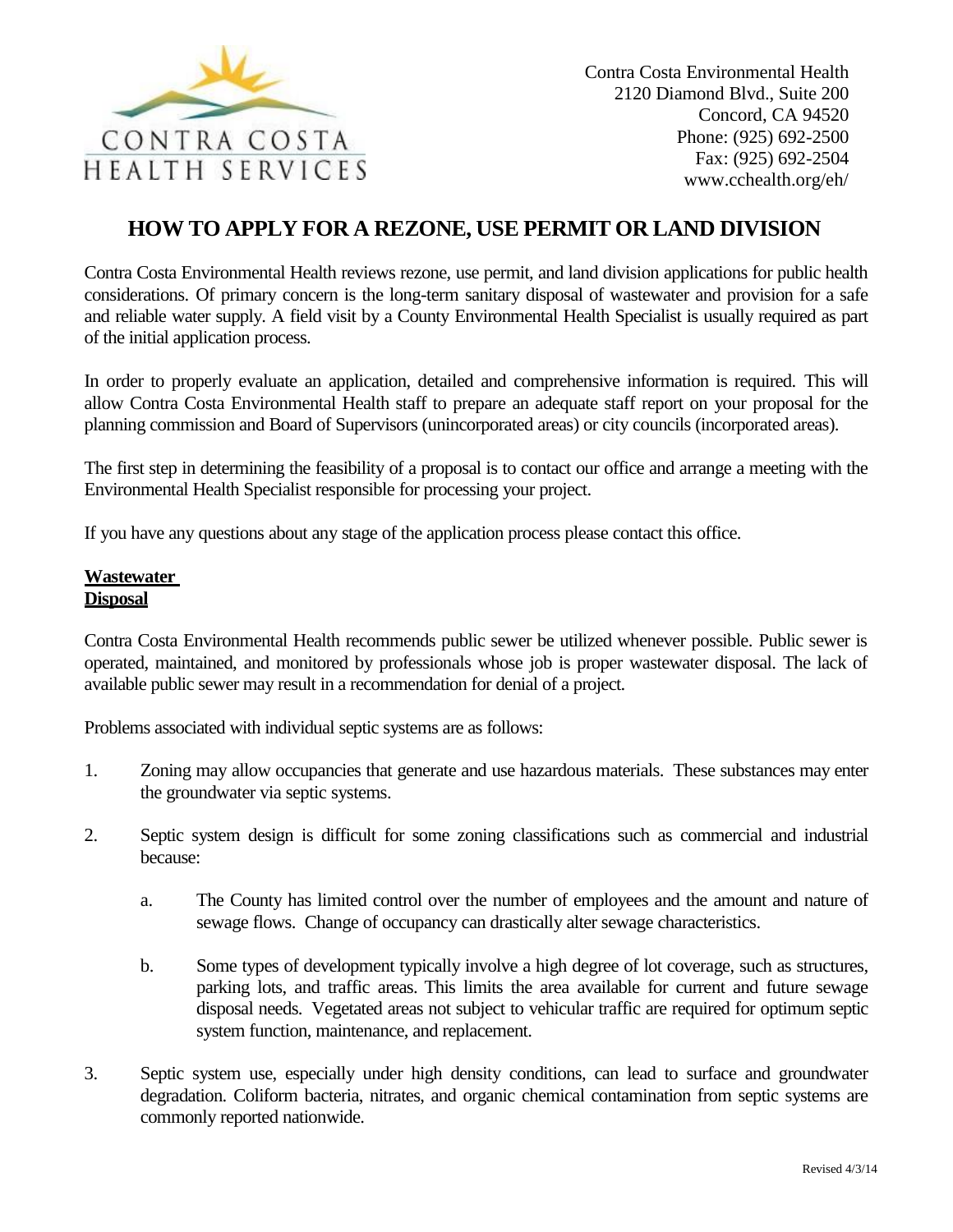- 4. Septic system failures, which inevitably occur, are often difficult and expensive to repair. Retrofitting sewers to replace septic systems is very difficult because of cost and community reluctance.
- 5. Restrictions are placed on lot development because of sewage constraints.

#### **Water Supply**

Use of existing public water supplies is always encouraged. There is no substitute for public water since these supplies are operated, maintained, and monitored by professionals whose job is providing a safe and reliable water supply. The lack of available public water may result in a recommendation for denial of a project.

Problems associated with private water supply wells are as follows:

- 1. Multiplicity of wells provides additional avenues for pollutants to possibly enter groundwater. This is especially true under high density situations.
- 2. The creation of new small public water systems to serve each development leads to increased regulatory costs for the County. In addition, small water systems generally lack the financial resources and experience required to provide a safe and reliable source of water.
- 3. Any development serving water to the public or employing more than 25 employees is by definition a public water system. Change of occupancies can result in more stringent water supply requirements. The proliferation of small public water systems is discouraged except in low density rural settings.
- 4. Most individual on-site wells are not monitored for water quality determination. Homeowners generally use water of unknown quality.

## **Map Details**

Maps accompanying such applications must show the following items, whether existing or proposed:

- A. Scale used (example:  $1" = 100'$ )
- B. Name, address, and phone number of property owner, contact person, and person preparing map
- C. North arrow
- D. Property lines
- E. Paved areas